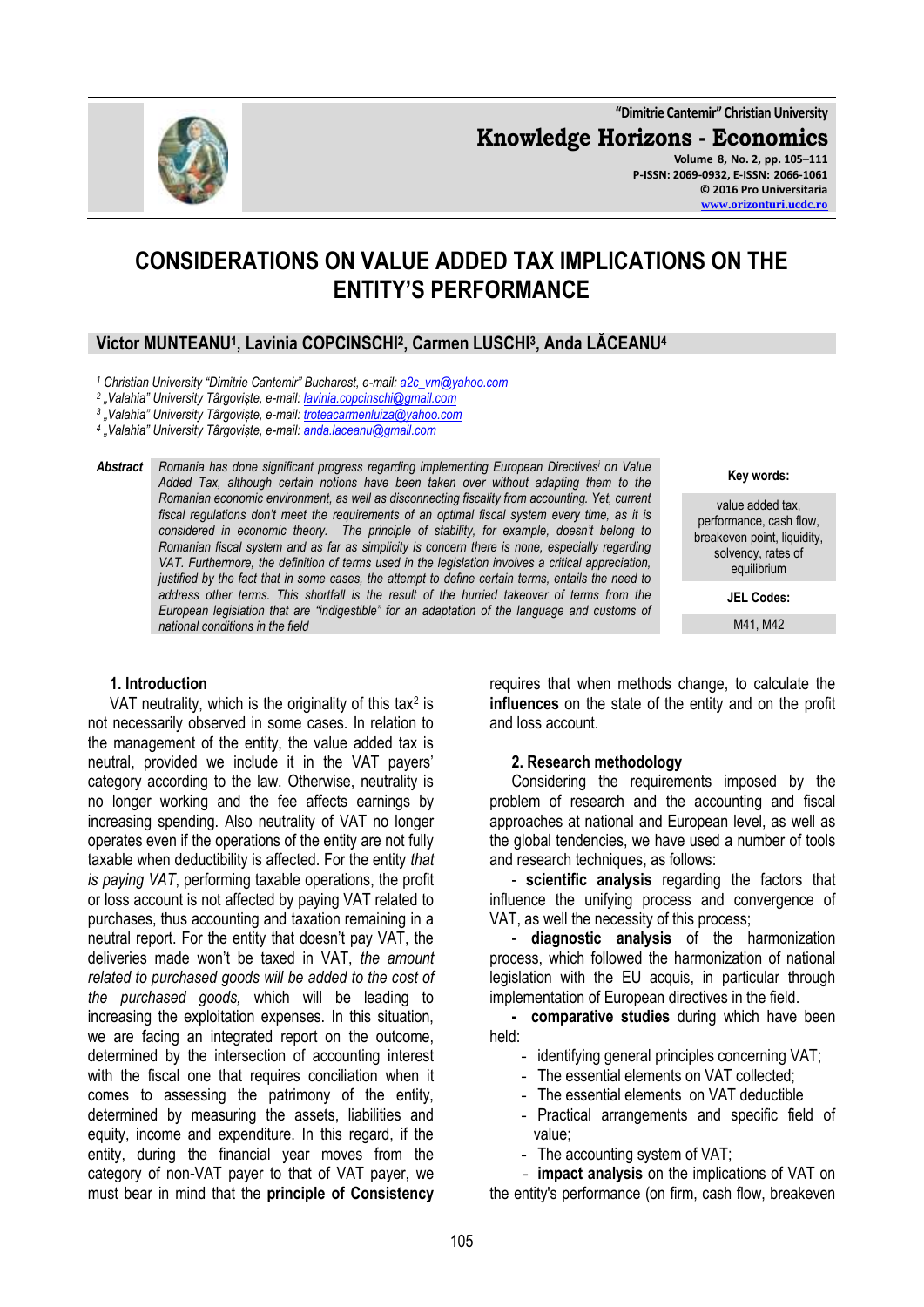point and confidence interval, on liquidity, solvency and balance rates of the company).

**The synthesis of the general issues** of this study circumscribes to the report available between accounting and fiscality in terms of evolutions registered in these two areas, focusing on the influences of VAT on the entity's performance**.** 

Therefore, although the principle of neutrality represents the originality of this tax, in some specific cases identified in the study it is not necessarily followed to the letter.

#### **3. The value added tax in relation to the entity's results**

As a collector, for the entity, VAT is generating direct costs, management costs and cash flow costs.

**Direct costs,** intervene if VAT is not fully deductible and the non-deductible part of the goods consumed in the interest of its work must be included in the acquisition cost of the asset in question**.** *Increasing acquisition cost by including non- deductible tax leads to increasing operating costs and thus decrease the accounting result.* The decision to allow non-taxable status of VAT must be made depending on the type of activity and the market position of the entity in competition with a payer of VAT, who has the right to deduct VAT<sup>3</sup> , because it will be in a disadvantage towards the latter*.* 

An example of this is the current Fiscal Code regulations restricting the right of deduction of VAT for certain purchases.

**Management costs** are generated by the tax collector position of the company, to that purpose it must organize its accounting information systems, personnel involved, document system used, each of which influence growth by category of expenditure corresponding costs**. Treasury costs** are determined by immobilizing resources of the entity within the time following payment of the fee at suppliers to date fixed for the regularization of the payment obligation when it can result in a difference to be paid or refunded from the state budget**.** In case that from the settlement results an amount representing VAT to be refunded that implies a higher treasury cost, because of the higher period of time (30 days or more) the refund of the tax is made.

If they receive advances and intermediate consumption isn't made to alleviate the obligation to pay VAT deductible, then the tax collected must be

# **4426**

transferred to the state budget, with the consequence of decreasing cash flow to the treasury.

There is the possibility that the operations for which the advances were cashed no longer be achieved, as a result the advance will be returned in full to the client, so even though the operation is reversed VAT obligation affected treasury until at least next VAT regulation occurs the following month.

Also, a significant unbalance appears in the treasury of the entity and if the deliveries bearing of tax are not collected in time, after the specific term for paying the tax. The impact of VAT becomes obvious on the financial-patrimonial statement, on the treasury flows and on the financial equilibrium indicators, when these costs categories appear.

*Regarding the operations generated by special limitations on the right of deduction for the purchase of vehicles,* according to the current tax code, VAT related to purchases of motorized road vehicles that are intended exclusively for passenger transportation, with maximum authorized weight of up to 3,500 kg and not more than 9 seats, including the driver, are not deducted.

Exceptions to the limitation on the right of deduction of VAT are:

- vehicles used exclusively for: emergency services, security and protection services, courier services, vehicles used by sales agents and acquisition;
- vehicles used to transport passengers with pay, including taxi services;
- vehicles used for rendering paid services, including training by driving schools;
- vehicles used for hire or whose use is submitted pursuant of a financial or operational lease;
- vehicles used as commodities for trading purposes.

*Accounting records arising from the application of special limitations of deduction for purchasing vehicles referred to in art. 298 index 1 of the Fiscal Code, are as follows<sup>4</sup> : (in case of intra-Community acquisitions of vehicles if VAT is fully deductible then this is totally unrecoverable fee and becomes part of the acquisition cost.)*

*a) if VAT becomes chargeable in the same month of performing and receiving vehicle:*

*- VAT is registered as tax collected and tax deductible:*

**4427 "VAT deductible" "VAT collected"**

- *- irrecoverable VAT shall be recorded in cost of acquisition of the vehicle at the time of its reception:* **213 = 4426**
- **" Technical equipment and means of transport" " VAT deductible"**

**=**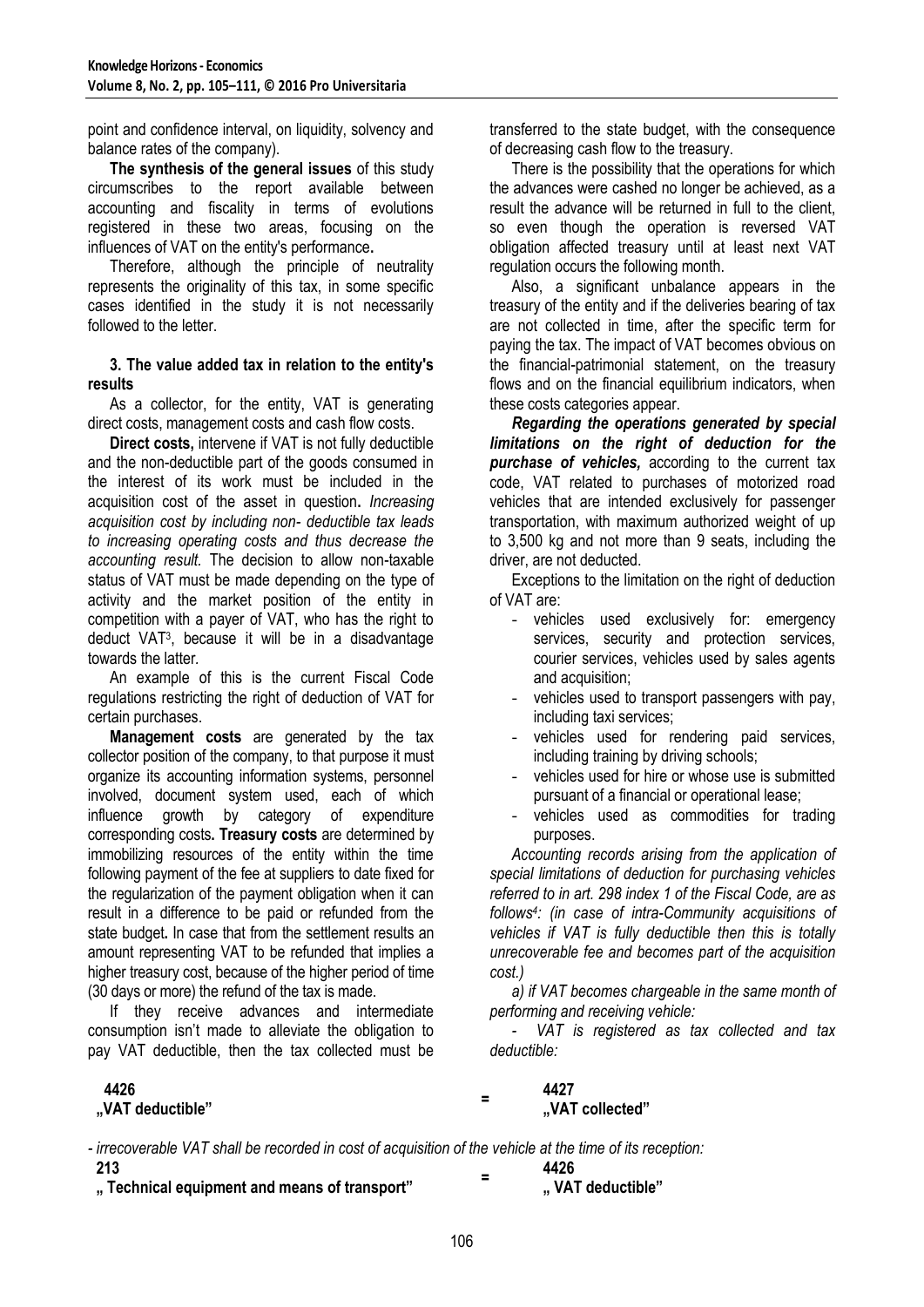*b) if chargeability of VAT on intra-Community acquisition and delivery of the vehicle occurring in different months: b1) records that are carried in the month the chargeability of intra-Community acquisition intervened: - we will register VAT as tax collected and tax deductible:*

| 4426             | - | 4427            |
|------------------|---|-----------------|
| "VAT deductible" | - | "VAT collected" |

*and at the same time,*

*- irrecoverable VAT is registered in the acquisition cost of the vehicle:*

| -231                                    | - | 4426             |
|-----------------------------------------|---|------------------|
| "Tangible assets undergoing completion" |   | "VAT deductible" |

*b2) registration in the month in which the reception of the goods take place (later declared the month of intra-Community acquisition), in the cost of acquisition of the amount previously registered in account 231 "Tangible assets undergoing completion":*

#### **213**

#### **" Technical equipment and means of transport" "Tangible assets undergoing completion"**

*In case of vehicles being imported, if VAT is entirely not- deductible then this is a totally unrecoverable fee and becomes part of the acquisition cost. To reflect this in accounting we will make the following accounting entries:*

**=**

**231**

| - payment of VAT:<br>4426<br>"VAT deductible"                                 | = | 512<br>"Current bank accounts" |
|-------------------------------------------------------------------------------|---|--------------------------------|
| and at the same time:                                                         |   |                                |
| %                                                                             |   | 404                            |
| 213 - "Technical equipment and means of transport"<br>4426 - "VAT deductible" |   | "Suppliers of fixed assets"    |

For vehicle purchased in the country, VAT will be part of the cost of acquisition only if the tax was deductible in full. For leases, given the fiscal treatment on VAT that is different from the accounting treatment and the income tax treatment, shall be deemed that for assets acquired under a lease contract VAT has not been fully deductible and will not be part of the cost of acquisition of the vehicle.

#### **4. The influence of VAT on cash flow**

Any movement of cash flow in or out has an effect on the entity's treasury flow. VAT deductible for acquisition of tangible assets can have a positive impact on treasury, but can also generate treasury costs. VAT impact on the financial and treasury flows statement is emphasized in the next case:

If an entity has to pay VAT to the state budget, the tax must be transferred until the  $25<sup>th</sup>$  of the next month. If the tax related to deliveries was cashed before this date, until the actual payment, a surplus of treasury appears that depends entirely on the receivables collection period. The more this is farthest upstream of the legal deadline for payment of VAT to the state budget the more the entity benefits from a Treasury surplus. To this regard are favored the activities of entities collecting the money for goods sold immediately or at least within the month for which the payment of VAT has to be made, VAT resulting from monthly regularization in which case the entity can benefit from Treasury surplus for periods even higher than 25 days. For the entity that does not collect deliveries for the month for which the adjustment and payment of VAT is made, they face an outflow of cash equivalent to the amounts that were not collected and were the object of determining VAT to be paid.

*If the company Alfa purchased during January year N goods in value of 24. 000 lei of which: - acquisition cost 20.000 lei*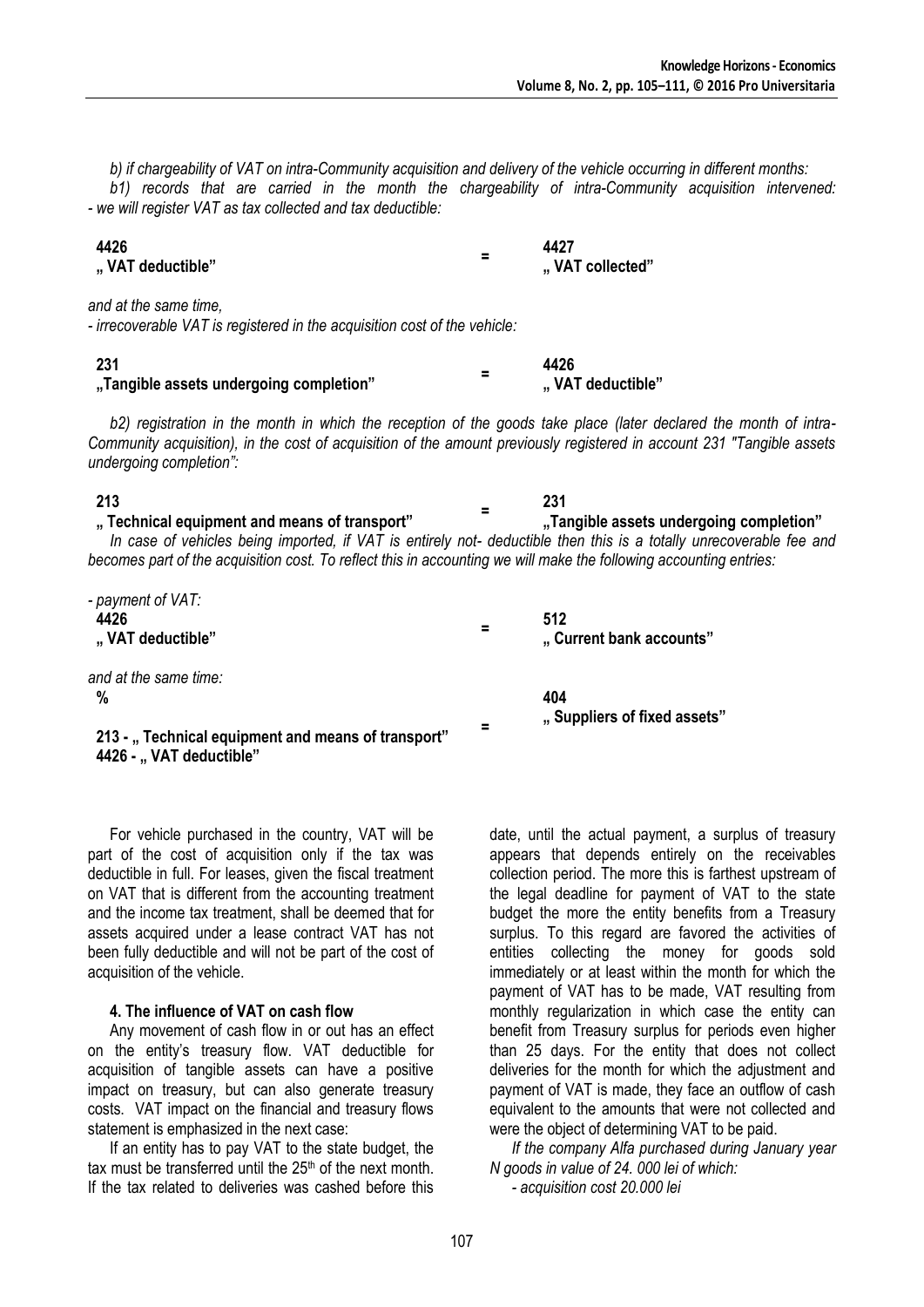*- deductible VAT 4.000 lei During the same month, the company sold goods in value of 36. 000 lei for which collected VAT is 6.000 lei. Thus, the company has VAT to be paid in amount of*  *2.000 lei, meaning a treasury net flow of 2.000 lei for those 25 days until payment is made. The evolution of treasury flow and treasury cost is presented as follows:*

| VAT to be paid |                          |               | % corresponding to the period | Cash flows |          |
|----------------|--------------------------|---------------|-------------------------------|------------|----------|
| Days           | collected                | Not collected | of collection                 | Positive   | Negative |
|                | 2.000                    |               | $25/25=1$                     |            |          |
|                |                          |               | 24/25                         | 1.920      | 80       |
|                | $\overline{\phantom{0}}$ |               | 23/25                         | 1.840      | 160      |
| $\cdots$       | $\cdots$                 |               | $\cdots$                      |            | .        |
| 10             | $\overline{\phantom{0}}$ |               | 15/25                         | 1.200      | 800      |
| .              | $\cdots$                 |               | $\cdots$                      | $\cdots$   | $\cdots$ |
| 25             | $\overline{\phantom{0}}$ |               | -                             | $\cdots$   | 2.000    |

*If clients pay the invoice after 10 days from maturity date, treasury flows decrease with 800 lei. If the invoice is not paid by the client then the company has to fill up the gap in treasury by taking a loan or to seize some payments to other creditors in order to pay VAT owed to the state budget.* 

*If sales remain stable and the maturity date is fulfilled then the company benefits from a loan from the state to constant value of 2.000 lei per month, making a profit by not hiring a loan and thus loan expenses.* 

*Changes occurring in the structure of the company can be summarized as follows, taking into account the company's following financial structure:*

| <b>Balance sheet items</b> | 31.01.N | 01.02.N | 10.02.N | 25.02.N |
|----------------------------|---------|---------|---------|---------|
| <b>Fixed assets</b>        | 240.000 | 240.000 | 240.000 | 240.000 |
| Current assets of which:   | 130.000 | 130,000 | 130,000 | 125.600 |
| <b>Receivables</b>         | 20.000  |         |         |         |
| T.V.A. to recuperate       |         |         |         |         |
| Available in monetary      | 110.000 | 130.000 |         | 125.600 |
| TOTAL ASSETS               | 370.000 | 370.000 | 370.000 | 365.600 |
| Equity                     | 240.000 | 240.000 | 240.000 | 240.000 |
| Loans                      |         |         |         |         |
| Other debts of which:      | 130.000 | 130.000 | 130,000 | 125.600 |
| VAT to be paid             | 2.000   | 2.000   | 2.000   |         |
| Other liabilities          | 128,000 | 128.000 | 128,000 | 125.600 |
| <b>TOTAL EQUITY</b>        | 370.000 | 370.000 | 370.000 | 365.600 |
| <b>AND LIABILITIES</b>     |         |         |         |         |

*In the event that the company would have to collect VAT from the state budget, then it will face the need for liquidity, and in a hypothetical case changes that occur* 

*in the evolution of the treasury flow can be summarized as follows:*

| Days          | VAT to be collected | Number of days |
|---------------|---------------------|----------------|
| 31.01.N       | 2.000               | -              |
| 01.02-25.02.N | 2.000               | 25             |
| 25.01-25.03.N | 2.000               | 90             |
| Total         | 2.000               | 115            |

*In this case the company has to cover the treasury gap of 2.000 lei, by taking a loan from a bank which* 

*means that the income will be low and treasury flows will be negative, VAT impact will be as follows:*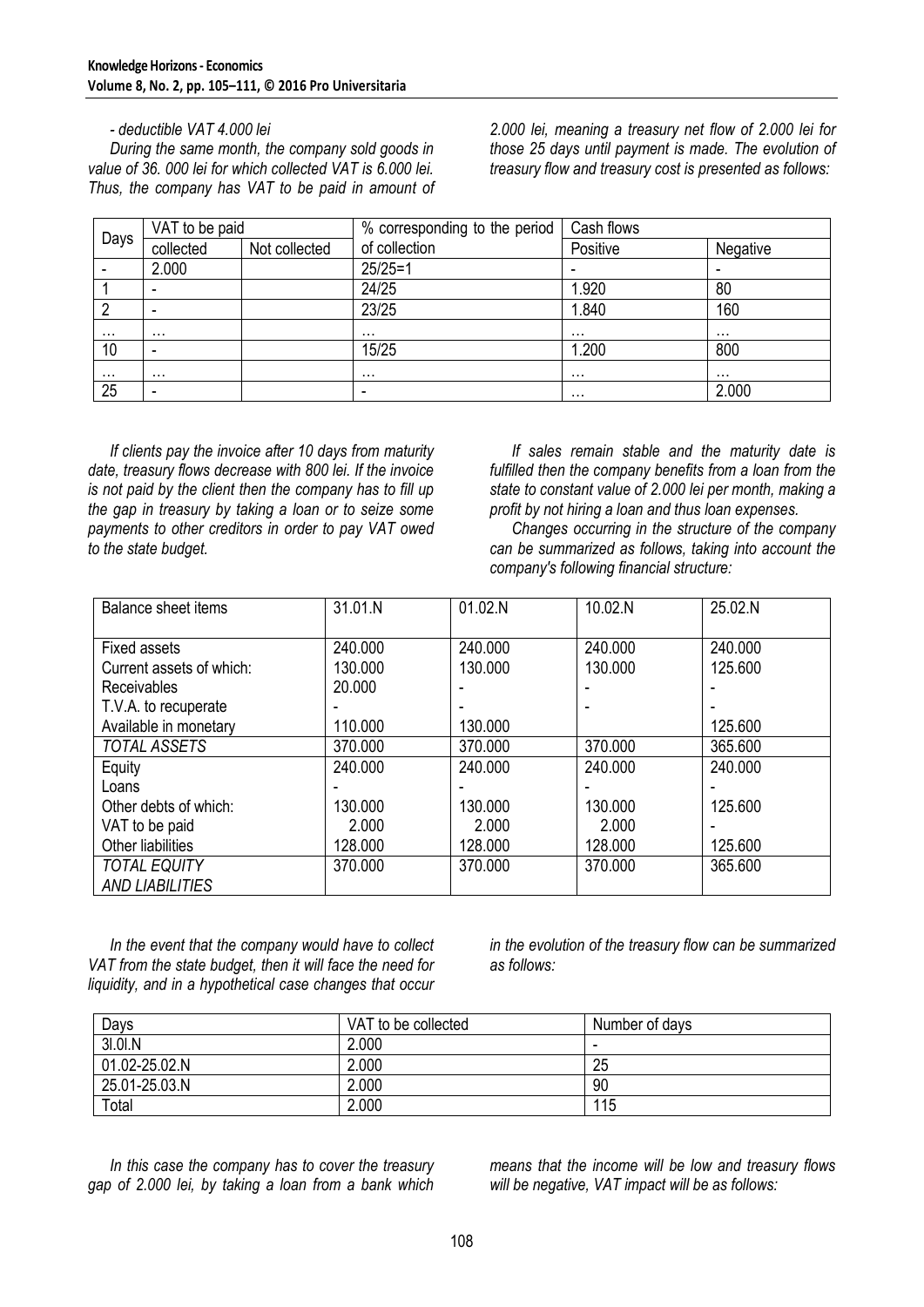| <b>Balance sheet items</b> | 31.12.N-1 | 25.01.N | 25.02.N |
|----------------------------|-----------|---------|---------|
| <b>Fixed assets</b>        | 240,000   | 240,000 | 240.000 |
| Current assets of which:   | 130,000   | 132.000 | 130,000 |
| Inventory                  | 100.000   | 100.000 | 108.000 |
| Receivables                | 20.000    | 30.000  | 20,000  |
| VAT to recuperate          | 2.000     | 2.000   | 2.000   |
| <b>TOTAL ASSETS</b>        |           |         |         |
| Equity                     | 240.000   | 240.000 | 240,000 |
| Loans                      |           | 2.000   |         |
| Other debts of which:      | 130,000   | 130,000 | 130,000 |
| VAT to be paid             |           |         |         |
| Other liabilities          | 130.000   | 130.000 | 130,000 |
| <b>TOTAL EQUITY</b>        | 370.000   | 372.000 | 370.000 |
| <b>AND LIABILITIES</b>     |           |         |         |

*From the financial structure presented we can say that between 01.01.N and 25.06.N, the company is forced to adopt one of the following strategies:*

- *to hire a loan from a bank ;*
- *to decrease inventory by accelerating their rotation speed;*
- *to reduce the volume of credit to customers by accelerating the collection of receivables from customers.*

Also, another situation is where the VAT deductible exceeds the VAT collected. This situation is due mainly to the following causes<sup>5</sup>:

- circumstantial reasons when the entity performs an investment the amount of VAT is important;
- Structural causes the case with application of multiple VAT rates for exports.

To remedy this situation the Finance Administration provided the refund procedure for VAT.

In fact, delays in VAT reimbursement are variable and affect the financing needs of the entity. In reality, however, many entities prefer to give up this right, preferring to wait for temporary carts adjustment to be reabsorbed in the coming months that have income from investments, because the reimbursement procedure is cumbersome and sometimes takes a long time. In conclusion, we can say that through the costs and imbalances that are generated by VAT in treasury flows, poor management implications of this position can create unstable situations and could cause disruption to the life company.

#### **5. The influence of VAT on the breakeven point and on the confidence interval**

In practice, knowledge of the breakeven point and confidence interval gives the opportunity to make decisions that minimize the possible influences of certain factors. The relationship measuring the breakeven point has the following form:

$$
Q = \frac{F}{1 - \frac{V}{F}}
$$

Where:

Q – Breakeven point

F – the amount of fixed costs

V – the amount of variable costs

To determine the confidence interval we will use:

$$
Is = \left(1 - \frac{Q}{CA}\right) \times 100
$$

Where:

Is – confidence interval CA - turnover

The more the confidence level is higher the more the company will take less risks. If the company is registered as a VAT payer and will benefit from the right to deduct according to all its activity, VAT will be neutral and the breakeven point and confidence interval will not change.

If the entity must include VAT that is not deductible, in the exploitation costs, management costs and treasury costs then the breakeven point and the confidence interval will change according to expenses variations.

#### **6. The influence of VAT on liquidity, solvency and balance rates of the entity**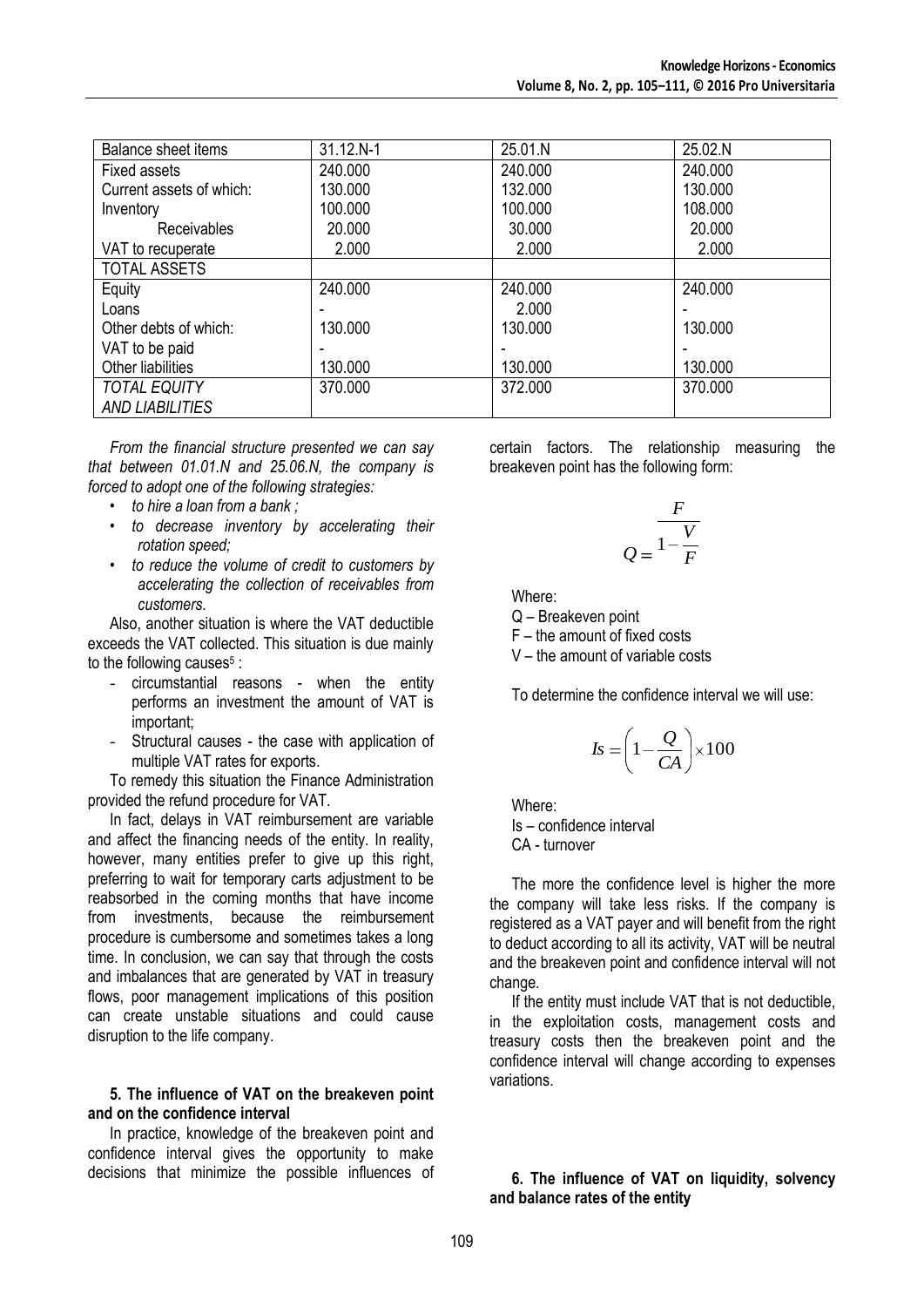For entities that are not registered as payers of VAT and are not entitled to deduct, or are registered as paying VAT, but the deduction of VAT using a pro rata below 100%, the acquisition cost of goods used in operating activities simultaneously increases and at the same time by the same amount the result.

As we previously stated, payment of VAT if the value of VAT related to deliveries was not collected until the maturity date of VAT owed to the state budget every month, then an outflow of cash is going to happen that will decrease the treasury flow or the enterprise is forced to hire a loan. All of these influence the liquidity, solvency indicators and implicitly the financial equilibrium and efficiency rates.

**1. The general level of liquidity = (Cash / Total assets) x 100**

Optimal level 1, 5 -2 %.

**2. Net liquidity level = (Cash / Total current assets)** x **100**

Optimal values must be between 3 and 5 percent

**3. Overall solvency = (Active / total debt)** x **100** Overall solvency must be higher than 100%

**4. General solvency = (Current Assets / Current Liabilities)** x **100**

General solvency must be between 1, 6 and 1, 8 percent.

#### **5. Immediate solvency = (Current Assets - Inventories) / Current Liabilities**

Immediate solvency must be between 0, 6 and 1.

**6. Financial autonomy rate = Equity / (Equity + Capital borrowed)**

#### **7. Financing rate of inventory= Working capital / Inventory**

The full report of VAT rates does not generate value movement of solvency and liquidity, but influence VAT rates on liquidity and solvency their upside occurs when the economic agent has to pay VAT to the state budget, benefiting from a surplus of treasury.

If sales remain constant and due date is not changed, the company benefits from the state from a constant loan, which enables it to achieve an additional profit, determined by the interest that would have been paid to financial institutions borrowers, for purchasing available funds.

If the company has to recover VAT, then will face the need of liquidity, being in a position to take out a bank loan, and reduce inventory by accelerating the speed of rotation or reduce the volume of credit to customers by speeding up procedures collection of receivables from business partners. These measures will lead to reduced liquidity and solvency ratios.

Financial equilibrium rates are as follows:

#### **8. The rate of self-financing assets = Equity / (Fixed + Current assets)**

#### **9. Debt ratio = 1 - self-financing rate of assets**

If the company has to pay VAT that means that it will be able to use created liquidity and give up loans. This will lead to increasing the financial autonomy rate, of inventory financing rate and decrease liability rate. Otherwise a decrease in these rates takes place.

Rates of return correspond to following relations:

**10. Economic rate of return = (Profit / Total assets) x 100**

#### **11. Return on equity = (Net profit / Turnover) x 100**

The neutral report of VAT if the economic agent is paying VAT and performs operations with 100% pro rata will not change the return rates.

In case VAT is not fully deductible, because the economic agent performs operations which are exempt, or doesn't have 100% prorate, costs entailed will lead to the decrease of economic profitability and of the rate of financial return<sup>6</sup>.

#### **7. Conclusions**

In relation to the management of the entity, the value added tax is neutral, provided the enrollment in the category classification and registration as payers of VAT as required by law. Otherwise, neutrality no longer works and the **fee affects the result by increasing spending**.

Furthermore, any movement of cash entering or leaving has an effect on the treasury flow of the entity. VAT deduction for the acquisition of assets can have a positive effect on treasury, **but can also generate Treasury costs**. This aspect was analyzed in this study, emphasizing that delays in reimbursement of VAT are variable and affect the financing needs of the entity.

Also it was highlighted **the influence that VAT exerts on breakeven point and on the confidence interval of the entity.** An entity will be subject to less risk as the confidence interval is greater. If the entity will be registered as VAT payer and will be entitled to